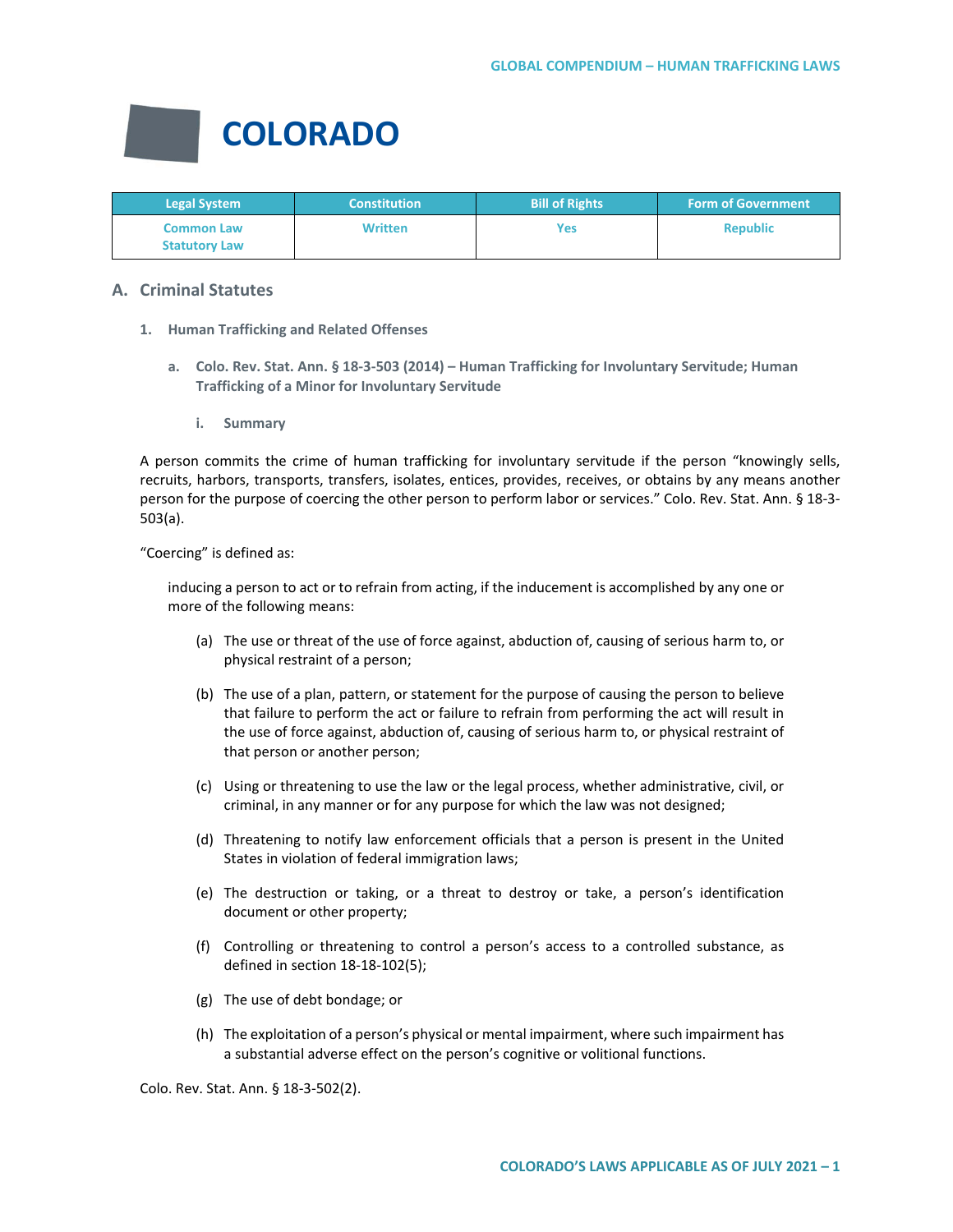"Debt bondage" is defined as:

- (a) Demanding commercial sexual activity as payment toward or satisfaction of a real or purported debt; or
- (b) Demanding labor or services as payment toward or satisfaction of a real or purported debt and failing to apply the reasonable value of the labor or services toward the liquidation of the debt; or
- (c) Demanding labor or services where the length of the labor or services is not limited and the nature of the labor or services is not defined.

Colo. Rev. Stat. Ann. § 18-3-502(4).

**ii. Sentencing**

Human trafficking of persons for involuntary servitude generally is a Class 3 felony. Colo. Rev. Stat. Ann. § 18-3- 503(2). Persons sentenced for a Class 3 felony committed on or after July 1, 2018, receive a sentence of four to 12 years, and a mandatory period of parole of three years. Colo. Rev. Stat. Ann. § 18-1.3-401(1)(V)(A.1). In addition, the court may impose a fine of USD 3,000 to USD 750,000. Colo. Rev. Stat. Ann. § 18-1.3-401(1)(II)(A).

If the victim was a minor at the time of the offense, trafficking of persons for involuntary servitude is a Class 2 felony. Colo. Rev. Stat. Ann. § 18-3-503(2). Persons sentenced for a Class 2 felony committed on or after July 1, 2018, receive a sentence of eight to 24 years and a mandatory period of parole of five years if the offense was a crime of violence and three years if it was not. Colo. Rev. Stat. Ann. § 18-1.3-401(1)(V)(A.1). A fine of USD 5,000 to USD 1 million may also be imposed. Colo. Rev. Stat. Ann. § 18-1.3-401(1)(II)(A).

Colorado also provides that a person convicted of a crime against a child shall pay a surcharge to the clerk of court. If the Class 2 felony is human trafficking of a minor for involuntary servitude, the surcharge is USD 3,000. Colo. Rev. Stat. Ann. § 18-24-102(3).

The court shall consider restitution in addition to any other penalty, and a defendant may be ordered to pay restitution to the victim. Colo. Rev. Stat. Ann. § 18-1.3-401(12).

**iii. Statute of Limitations**

If the victim is an adult, the statute of limitations is three years. Colo. Rev. Stat. Ann. § 16-5-401(1)(a). If the victim is a child, the statute of limitations is six and a half years. Colo. Rev. Stat. Ann. § 16-5-401(7).

The period of limitation does not run during any time when the accused is continually absent from the state or has no reasonably ascertainable place of abode or work within the state, but these circumstances will not extend the period of limitation by more than five years. Colo. Rev. Stat. Ann. § 16-5-401(2).

- **b. Colo. Rev. Stat. Ann. § 18-3-504 (2019) – Human Trafficking for Sexual Servitude; Human Trafficking of a Minor for Sexual Servitude**
	- **i. Summary**

A person commits human trafficking for sexual servitude if the person "knowingly sells, recruits, harbors, transports, transfers, isolates, entices, provides, receives, or obtains by any means another person for the purpose of coercing the person to engage in commercial sexual activity." Colo. Rev. Stat. Ann. § 18-3-504(1)(a).

A person commits human trafficking of a minor for sexual servitude if the person: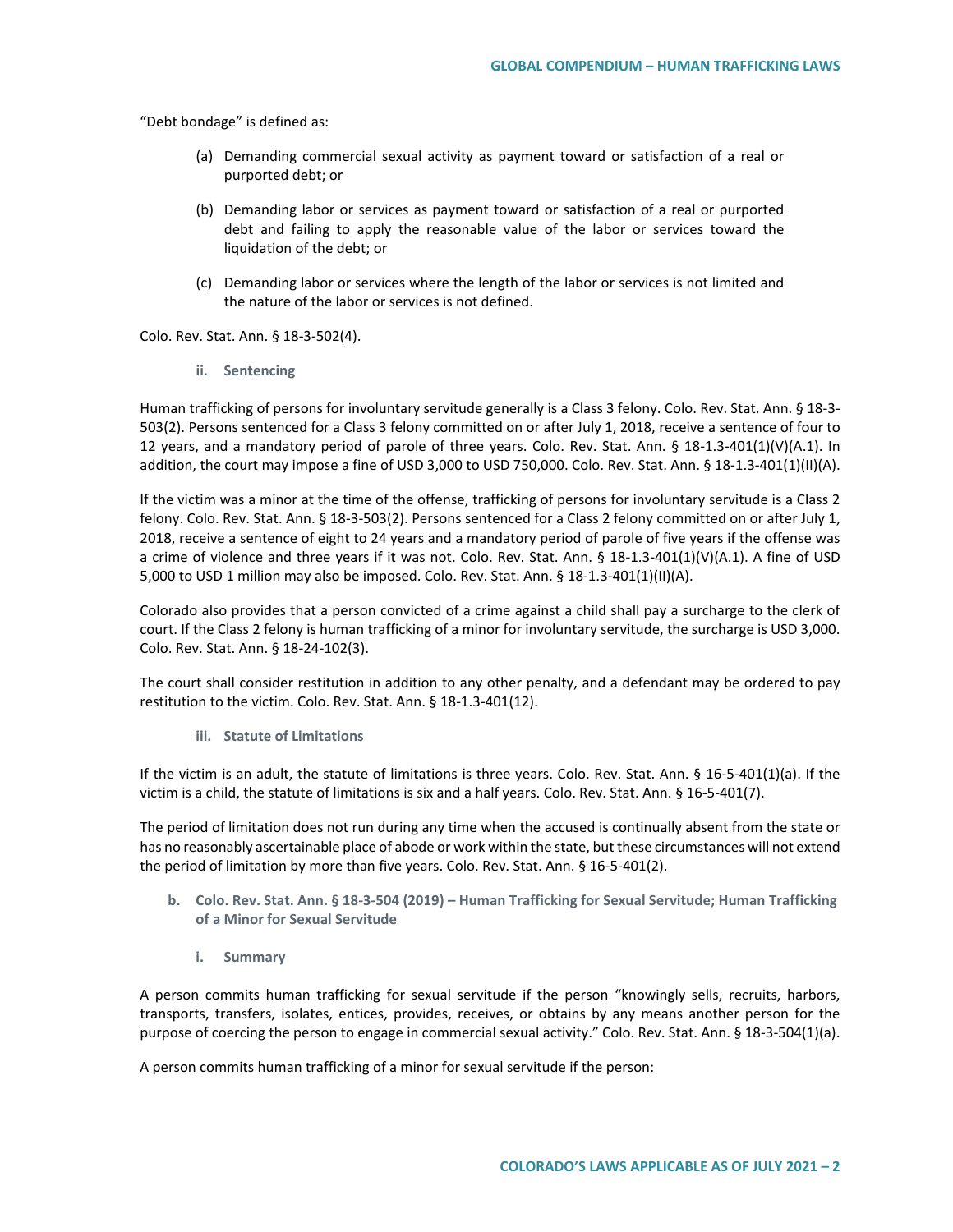- (I) "knowingly sells, recruits, harbors, transports, transfers, isolates, entices, provides, receives, obtains by any means, maintains, or makes available a minor for the purpose of commercial sexual activity;" or
- (II) "knowingly advertises, offers to sell, or sells travel services that facilitate an activity prohibited pursuant to subsection (2)(a)(I) of this section."

Colo. Rev. Stat. Ann. § 18-3-504(2)(a).

Colorado defines "commercial sexual activity" to mean "sexual activity for which anything of value is given to, promised to, or received by a person." Colo. Rev. Stat. Ann. § 18-3-502(3).

In a prosecution for human trafficking of a minor for sexual servitude,

it is not a defense that:

- (I) The minor consented to being sold, recruited, harbored, transported, transferred, isolated, enticed, provided, received, obtained, or maintained by the defendant for the purpose of engaging in commercial sexual activity;
- (II) The minor consented to participating in commercial sexual activity;
- (III) The defendant did not know the minor's age or reasonably believed the minor to be eighteen years of age or older; or
- (IV) The minor or another person represented the minor to be eighteen years of age or older.

Colo. Rev. Stat. Ann. § 18-3-504(2)(c). However, it is an affirmative defense to such a prosecution "if the person being charged can demonstrate by a preponderance of the evidence that, at the time of the offense, he or she was a victim of human trafficking for sexual servitude who was forced or coerced into engaging in the human trafficking of minors for sexual servitude …." Colo. Rev. Stat. Ann. § 18-3-504(2.5).

A person does not need to receive any of the proceeds of any commercial sexual activity to commit an offense described in this section. Colo. Rev. Stat. Ann. § 18-3-504(3).

Conviction for an offense for human trafficking of a minor for sexual servitude does not preclude conviction for an offense described in article 6 (offenses involving family relations) or article 7 (offenses relating to morals) of the Colorado Revised Statutes based in whole or in part on the same or related conduct, and the court shall not require the prosecution to elect at trial between such offenses. Colo. Rev. Stat. Ann. § 18-3-504(4).

**ii. Sentencing**

Human trafficking of persons for sexual servitude generally is a Class 3 felony. Colo. Rev. Stat. Ann. § 18-3- 504(1)(b). Persons sentenced for a Class 3 felony committed on or after July 1, 2018, receive a sentence of four to 12 years, and a mandatory period of parole of three years. Colo. Rev. Stat. Ann. § 18-1.3-401(1)(V)(A.1). In addition, a fine of USD 3,000 to USD 750,000 may be imposed. Colo. Rev. Stat. Ann. § 18-1.3-401(1)(II)(A).

If the victim was a minor at the time of offense, trafficking of persons for sexual servitude is a Class 2 felony. Colo. Rev. Stat. Ann. § 18-3-503(2). Persons sentenced for a Class 2 felony committed on or after July 1, 2018, receive a sentence of eight to 24 years, and a mandatory period of parole of five years if the offense was a crime of violence and three years if it was not. Colo. Rev. Stat. Ann. § 18-1.3-401(1)(V)(A.1). A fine of USD 5,000 to USD 1 million may also be imposed. Colo. Rev. Stat. Ann. § 18-1.3-401(1)(II)(A).

Colorado also provides that a person convicted of a crime against a child shall pay a surcharge to the clerk of court. If the Class 2 felony is human trafficking of a minor for sexual servitude, the surcharge is USD 3,000. Colo. Rev. Stat. Ann. § 18-24-102(3).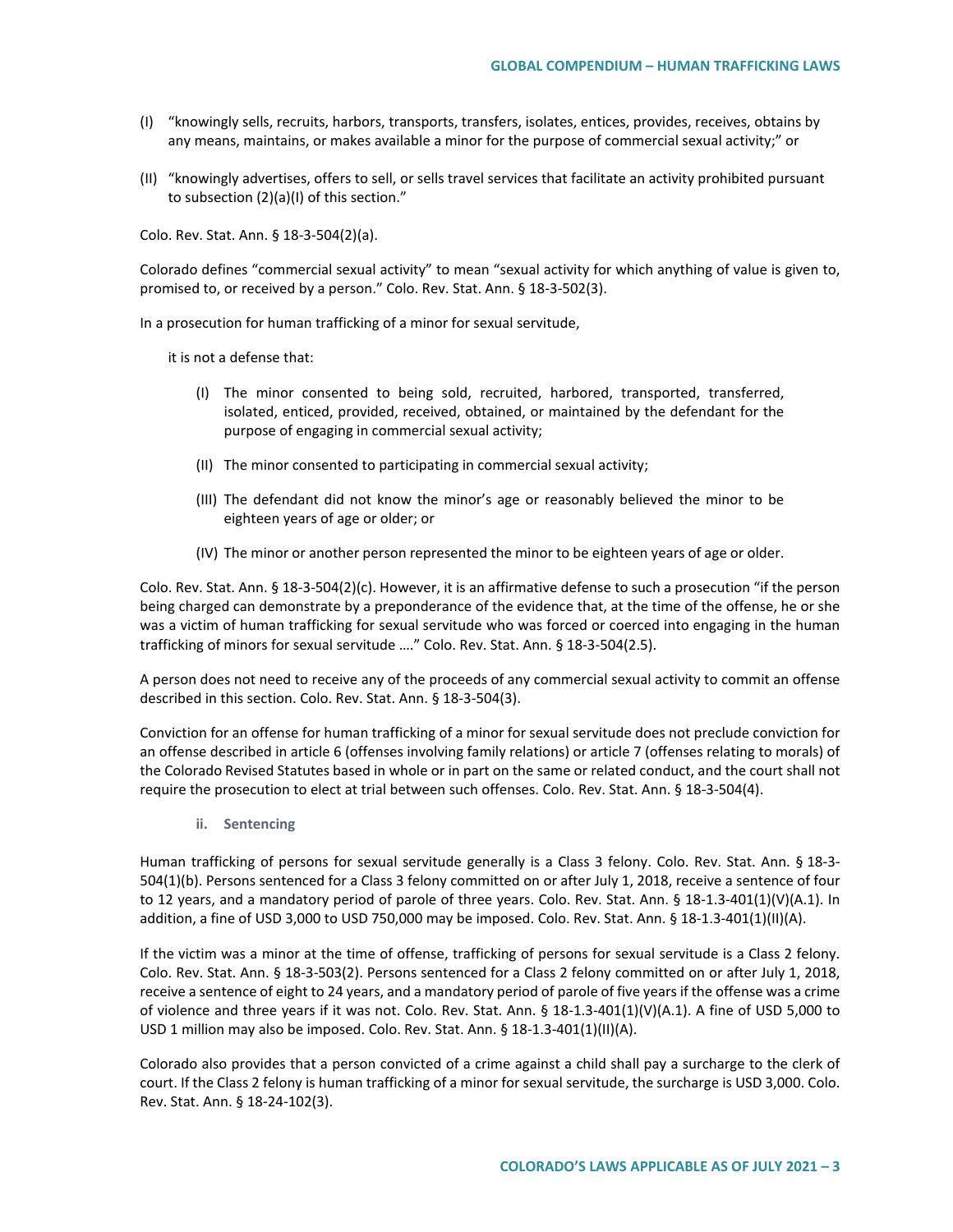The court shall consider restitution in addition to any other penalty, and a defendant may be ordered to pay restitution to the victim. Colo. Rev. Stat. Ann. § 18-1.3-401(12).

**iii. Statute of Limitations**

The statute of limitations if the victim is an adult is three years. Colo. Rev. Stat. Ann. § 16-5-401(1)(a). There is no statute of limitations if the victim is a child. Colo. Rev. Stat. Ann. § 16-5-401(1)(a).

The period of limitation does not run during any time when the accused is continually absent from the state or has no reasonably ascertainable place of abode or work within the state, but these circumstances will not extend the period of limitation by more than five years. Colo. Rev. Stat. Ann. § 16-5-401(2).

**c. Colo. Rev. Stat. Ann. § 18-7-209 (2019) – Immunity from Prostitution-Related Offenses; Victims; Human Trafficking of a Minor for Involuntary Servitude; Human Trafficking of a Minor for Sexual Servitude**

A minor who is a victim of human trafficking is immune from criminal liability or juvenile delinquency if charged with a prostitution-related activity pursuant to sections 18-7-201 (prostitution), 18-7-202 (soliciting for prostitution), 18-7-204 (keeping a place of prostitution), or 18-7-207 (prostitute making display) or a prostitution-related offense pursuant to a county or municipal ordinance.

**d. Colo. Rev. Stat. Ann. § 18-1-713 (2019) – Victims of Human Trafficking of a Minor for Involuntary Servitude or Sexual Servitude; Affirmative Defenses**

It is an affirmative defense to any charge, other than a Class 1 felony, if the minor being charged proves by a preponderance of the evidence that they were, at the time of the offense: (1) a victim of human trafficking of a minor for involuntary servitude pursuant to section 18-3-503 or human trafficking of a minor for sexual servitude pursuant to section 18-3-504; and (2) forced or coerced into engaging in the criminal act charged. Colo. Rev. Stat. Ann. § 18-1-713.

**e. Colo. Rev. Stat. Ann. § 18-7-201.3 (2019) – Affirmative Defense; Human Trafficking; Expungement of Record Protective Order**

A person charged with prostitution, as described in section 18-7-201 or any corresponding municipal code or ordinance, for an offense committed on or after July 1, 2015, which offense was committed as a direct result of being a victim of human trafficking, may assert as an affirmative defense that he or she was a victim of human trafficking. To assert the affirmative defense pursuant to this subsection (1), the person charged with the offense must demonstrate by a preponderance of the evidence that he or she was a victim of human trafficking at the time of the offense. Colo. Rev. Stat. Ann. § 18-7-201.3(1).

On or after January 1, 2016, a person charged with or convicted of prostitution, …, for an offense committed before July 1, 2015, which offense was committed as a direct result of being a victim of human trafficking, as defined in subsection (4) of this section, may apply to the court for sealing of his or her records if the offense was committed as a direct result of being a victim of human trafficking. Colo. Rev. Stat. Ann. § 18-7-201.3(1).

**2. Online Child Sexual Exploitation and Child Pornography Offenses**

Colo. Rev. Stat. Ann. § 18-3-405.4 – Internet Sexual Exploitation of a Child

Colo. Rev. Stat. Ann. § 18-3-418 – Unlawful Electronic Sexual Communication – Person in a Position of Trust

Colo. Rev. Stat. Ann. § 18-3-306 – Internet Luring of a Child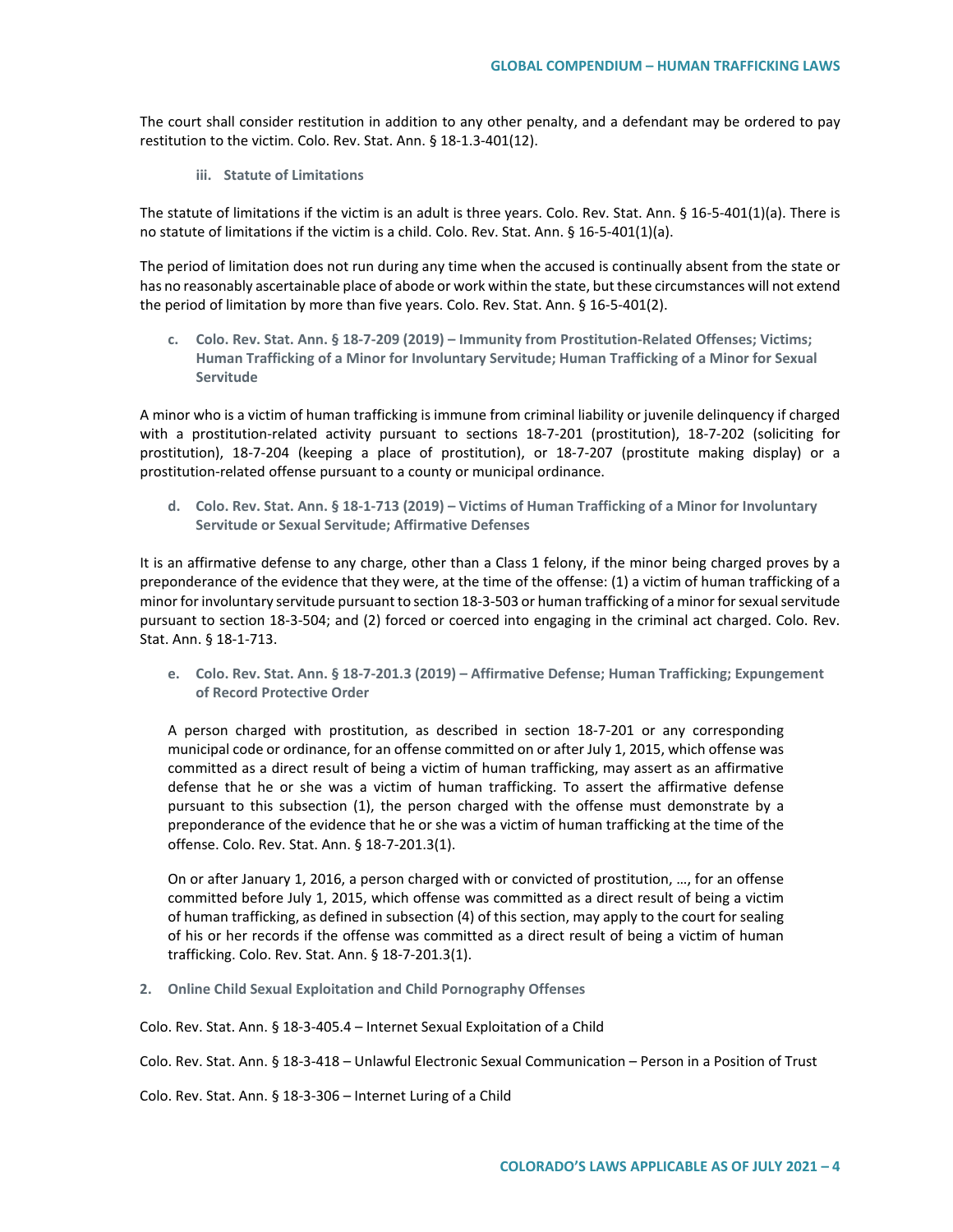Colo. Rev. Stat. Ann. § 18-6-403 – Sexual Exploitation of a Child

Colo. Rev. Stat. Ann. § 18-6-404 – Procurement of a Child for Sexual Exploitation

Colo. Rev. Stat. Ann. § 18-7-109 – Posting, Possession, or Exchange of a Private Image by a Juvenile

**3. Colo. Rev. Stat. Ann. § 16-22-103 – Sex Offender Registration**

With limited exceptions, a person found guilty of a "sex offense" must register as a sex offender. Colo. Rev. Stat. Ann. § 16-22-103.

#### **B. Civil Liability Statutes**

- **1. Colo. Rev. Stat. Ann. § 13-21-127 (2014) – Civil Damages for Human Trafficking and Involuntary Servitude**
	- **a. Summary**

"A conviction for human trafficking for involuntary servitude, as described in [Colo. Rev. Stat. Ann. §] 18-3-503, or human trafficking for sexual servitude, as described in [Colo. Rev. Stat. Ann. §] 18-3-504, is not a condition precedent to maintaining a civil [lawsuit] pursuant to the provisions of this section." Colo. Rev. Stat. Ann. § 13- 21-127(2).

#### **b. Damages and Other Relief**

"In addition to all other remedies, a victim, as defined in [Colo. Rev. Stat. Ann. §] 18-3-502(12), is entitled to recover damages proximately caused by any person who commits human trafficking for involuntary servitude, as described in [Colo. Rev. Stat. Ann. §] 18-3-503, or human trafficking for sexual servitude, as described in [Colo. Rev. Stat. Ann. §] 18-3-504." Colo. Rev. Stat. Ann. § 13-21-127(1).

**c. Statute of Limitations**

"[A]ny civil action [lawsuit] based on sexual misconduct, including any derivative claim, may be commenced at any time without limitation." Colo. Rev. Stat. Ann. § 13-80-103.7(1)(a). "[U]nless the context otherwise requires, 'sexual misconduct' means any conduct that forms the basis of a civil action [lawsuit] that is engaged in for the purpose of the sexual arousal, gratification or abuse of any person, and that constitutes any of the following … (b) human trafficking for sexual servitude, as described in section 18-3-504; … and (f) attempt or conspiracy to commit sex trafficking of children or by force, fraud, or coercion, as described in 18 U.S.C. § 1594 [criminalizing attempt and conspiracy to commit a federal human trafficking offense]." Colo. Rev. Stat. Ann. § 13-80-103.7 (2)(b) and (f).

"This section applies to causes of action accruing on or after January 1, 2022, and to causes of action accruing before January 1, 2022, if the applicable statute of limitations, as it existed prior to January 1, 2022, has not yet run on that date." Colo. Rev. Stat. Ann. § 13-80-103.7(1)(b).

This section also applies to any cause of action arising from factual circumstances that include sexual misconduct that is brought against a person or entity that is not the perpetrator of the sexual misconduct. Colo. Rev. Stat. Ann. § 13-80-103.7(1)(b)(2)(6)(a).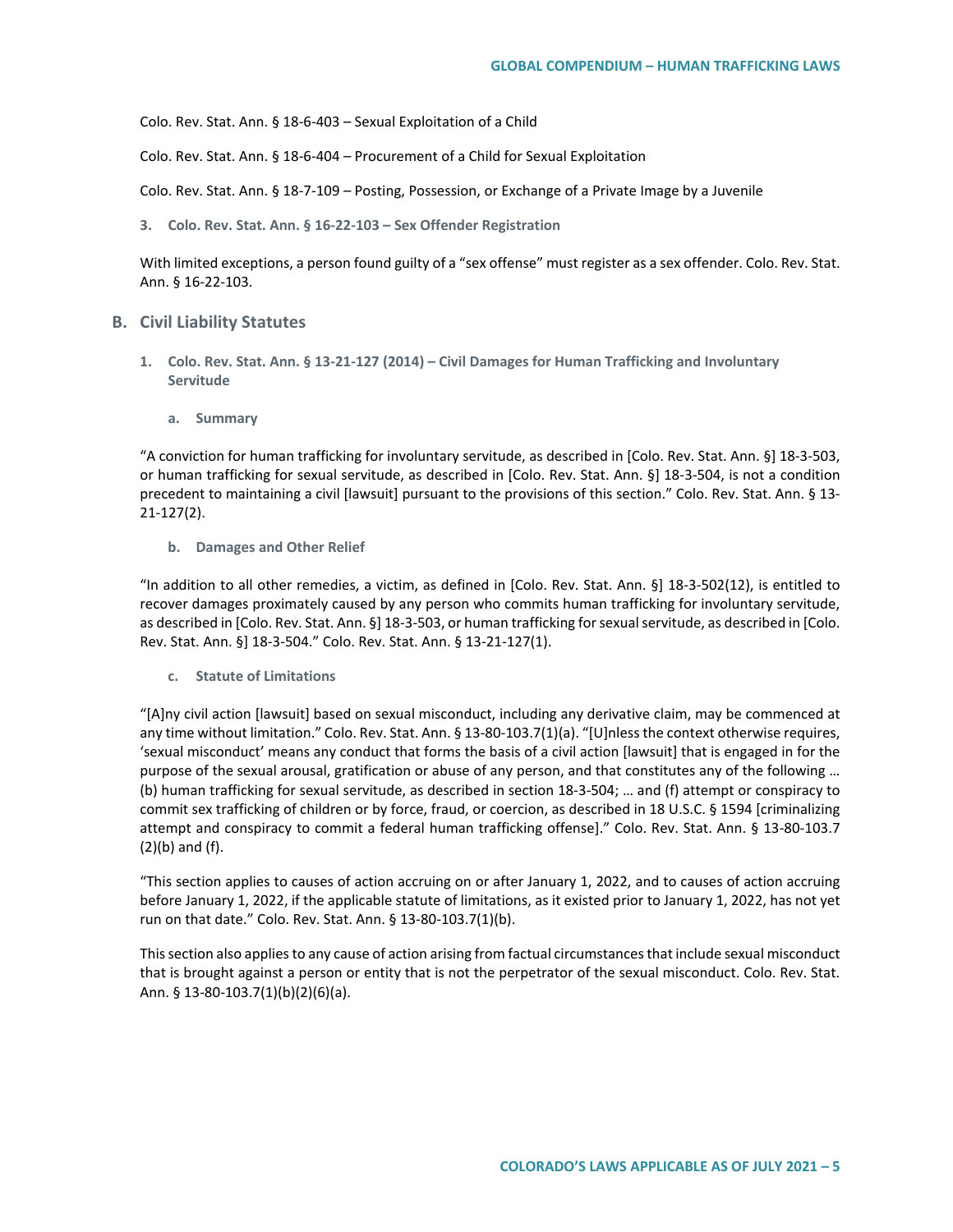# **C. Additional Statutes Specific to Human Trafficking**

**1. Colo. Rev. Stat. Ann. § 8-4-101** *et seq.* **(2020) – Colorado Wage Act**

Colorado requires the timely payment of wages. Colo. Rev. Stat. Ann. § 8-4-103. Failure to pay full wages or other compensation owed entitles an employee to pursue recovery of those wages in a civil lawsuit. Successful employees may recover reasonable attorney's fees and court costs. Colo. Rev. Stat. § 8-6-118. An employee may also file a complaint for the recovery of unpaid wages with the Colorado Division of Labor Standards and Statistics. Colo. Rev. Stat. Ann. § 8-4-111. Noncompliance with the state's wage laws may also result in criminal penalties. Colo. Rev. Stat. Ann. §§ 8-4-114, 18-4-401.

More information is available at: [https://www.colorado.gov/pacific/cdle/wagelaw.](https://www.colorado.gov/pacific/cdle/wagelaw)

**2. Colo. Rev. Stat. Ann. § 18-3-505 (2019) – Human Trafficking Council Created; Duties**

Colorado created a human trafficking council within the Department of Public Safety "to bring together leadership from community-based and statewide anti-trafficking efforts, to build and enhance collaboration among communities and counties within the State, to establish and improve comprehensive services for victims and survivors of human trafficking, to assist in the successful prosecution of human traffickers, and to help prevent human trafficking in Colorado."

**3. Colo. Rev. Stat. Ann. § 18-7-201.4 (2019) – Victim of Human Trafficking of a Minor for Sexual Servitude; Provision of Services; Reporting**

Law enforcement officials must immediately report suspected human trafficking for sexual servitude of a minor to the human services, social services, or child abuse hotline reporting system.

**4. Colo. Rev. Stat. Ann. § 19-3-317 (2019) – Screening Tool; Human Trafficking**

The Department of Human or Social Services "and each county department, as defined in section 19-1- 103(32)(a), shall implement a uniform screening tool that includes questions intended to identify children who are victims of human trafficking of a minor for sexual servitude, as described in section 18-3-504, C.R.S., or commercial sexual exploitation of a child, or who are at risk of becoming such victims."

**5. Colo. Rev. Stat. Ann. § 24-33.5-523 (2019) – Human Trafficking Prevention Training**

The Public Safety Division will serve as an additional resource to provide training to various governmental organizations about human trafficking.

**6. Colo. Rev. Stat. Ann. § 24-72-707 (2019) – Sealing of Criminal Conviction Records Information for Offenses Committed by Victims of Human Trafficking**

Upon motion, the records of most misdemeanor, municipal code, and ordinance violation conviction records that exist will be sealed if at the time the persons committed the offense, they had been trafficked by another person for the purpose of performing the offense.

**7. Colo. Rev. Stat. Ann. § 29-11.8-112 (2017) – Duties of Escort Bureau**

Each escort bureau must provide to each employee a statement that the state prohibits human trafficking and the name, phone number, and website of an organization that assists human trafficking and slavery victims.